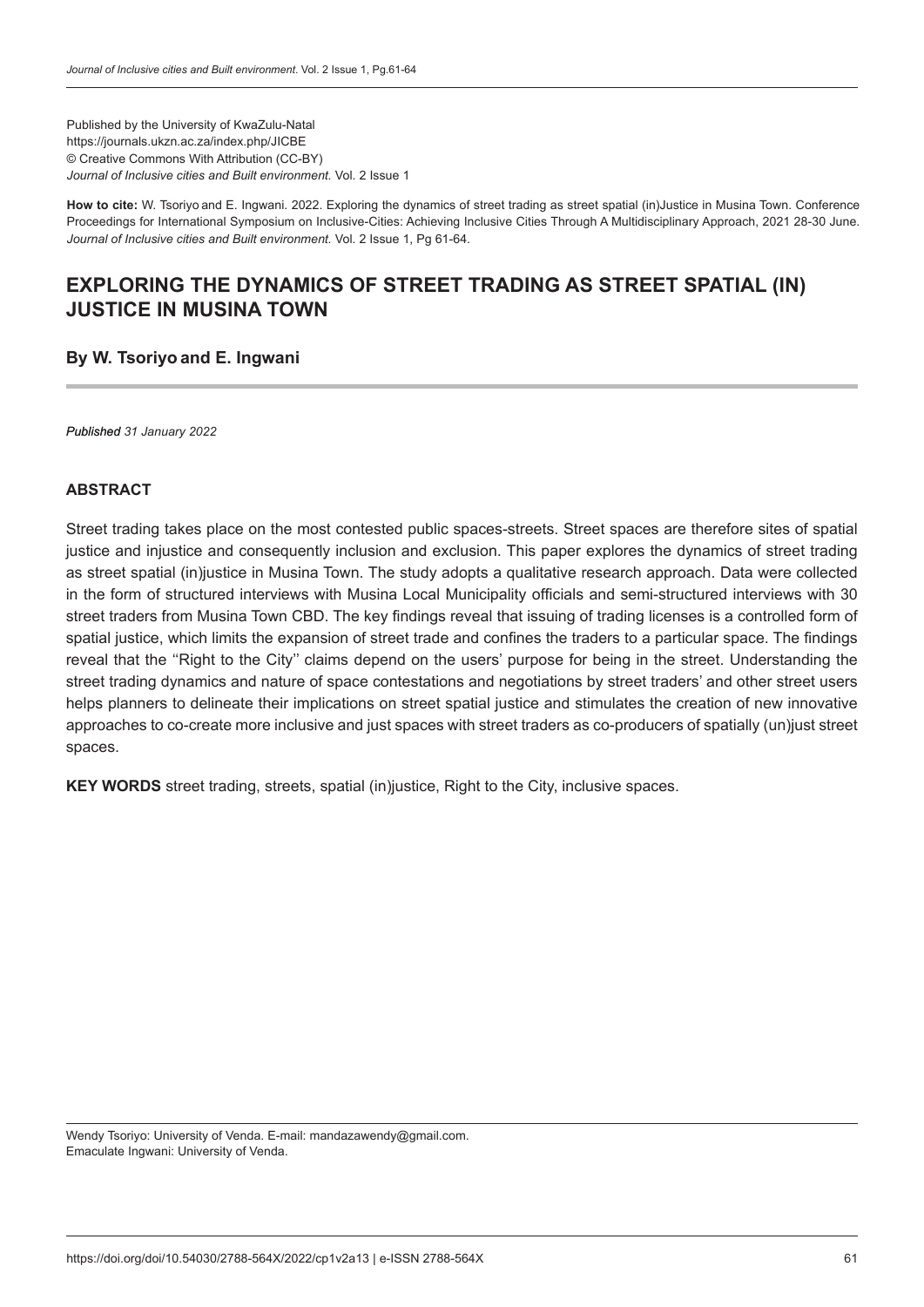#### **1. INTRODUCTION**

Street trading is the most common form of urban informality characterising most towns and cities in developing countries [1-3]. The majority of urban workers in developing countries earn their livelihoods through street trading [3, 4]. Informal trading contributes to 61% of global employment; 76% in Africa at large and 34% in South Africa [5]. Recognising the important role of the informal economy (street trading) in sustainable development is a key imperative of the new urban agenda [6-8]. It involves the inclusion of the poor and informally employed into mainstream planning which is critical in promoting inclusive, just cities [9-11].<sup>1</sup> The main objective of this study is to explore the dynamics of street trading as street spatial (in)justice in Musina Town- a small rural town in South Africa.

Street trading takes place on streetsthe most contested public spaces [12, 13]. Street spaces are sites for space contestations because multiple users use them [14]. Various street space users exercise their "Right to the City" claims disparately on streets [3, 15, 16]. In this study, street space spatial justice is conceptualised as the ability by diverse street users to experience and enjoy their disparate 'Right to the City' claims [16, 17]. For street traders, a spatially just street space is one where they can claim their right to livelihoods and the right to work in the city [15, 17]. It is this study's main assumption that spatially just street spaces are more inclusive spaces and inversely unjust street spaces have tendencies of excluding some users (street traders) [16].

To meet these diverse 'Right to the City' claims of street traders, street trading needs to be proactively framed within broader national and local policies that are more participatory and seek to protect and promote street trade [8- 10, 18]. However, Policymakers across Africa are often accused of responding to street trading through ad-hoc regulation, relocation oriented and repressive

policy stances that favor privatisation and securitisation of public space [2, 4, 11, 18]. The suppressive responses to street trade create exclusionary streets. For example 'operation clean sweep' by the City of Johannesburg, South Africa in 2013 and 'Kick Against Indiscipline' enforcement units in Lagos, Nigeria [2,11].

#### **2. SETTINGS OR METHODS**

This study was carried out in Musina Town from January to March of 2020 prior to the emergence of the COVID19 pandemic. Musina Town was purposively selected because of its geographic location as a border town of South Africa and its urban population of less than 100 000<sup>2</sup>. Musina Town is the country's northern gateway to other African countries and its home to cross-border trading activities which presents unique street trading and street (in)justice dynamics [20]. The study employed a qualitative research approach. Primary data was obtained through direct observations and interviews, while secondary data sources such as the Musina Local Municipality Spatial Development Framework (SDF) and Integrated Development Plans (IDPs) were utilised [20-22]. The study population includes street traders and key experts in spatial planning from Musina Local Municipality. Two key experts were purposively sampled one from the Community Services Department and the other one from the Spatial Planning Department. Thirty street traders from three streets in Musina Town CBD were conveniently sampled. Thematic analysis was employed for data analysis.

#### **3. RESULTS**

The study found out that Musina municipality is flexible in the enforcement of regulations such as the Street Trading By-laws. One Musina local municipality official said,

*"we do understand that our urban populations are burgeoning, therefore we try to accommodate the emerging*  *demand for space by street traders by allowing them to trade on some streets, on the condition that they pay for a trading license".* 

This shows that the local municipalities are aware of the need to accommodate rising street trade demand, which is an important imperative for creating inclusive cities [3, 5, 6]. The sentiment by the Municipality official also shows that possessing a trading license is a key operating condition set by the local municipality. However, street traders viewed the licensing process to be very long and, in some cases, unattainable. Some traders also felt that they were not getting enough support from the local municipality to pay any fee. For example, the issues of lack of space, street safety, insecurity of tenure, unavailability of toilets, water, vending stalls and seating furniture.

In some cases, street traders from Musina Town make informal arrangements with shop owners to trade on their storefronts. In exchange, the street traders sell part of the shop owner's ware on the shop front. After trading hours, street traders get space to store away their vending wares in the shops safely. One street trader posited, "*negotiating for space with shop owners is more convenient because we do not have to wait for the long waiting list from the local municipality''.* While another one also said, "*I have approached the local municipality countless times and I always get the same story that there is no operating space".* These sentiments show that street traders often settle for informal arrangements of using street space due to the bureaucratic nature of the formal processes. The study also found out that Musina Local Municipality has no updated electronic database that captures street trade applications that were made within the last quarter of the year. Street traders, negotiate amongst themselves on occupation boundaries on streets. This often disadvantages latecomers to the trade who will have to rent space from existing informal barons.

Some street traders from Musina Town are cross border traders from neighboring countries such as Zimbabwe and Zambia, who bring traditional merchandise from their home countries

<sup>&</sup>lt;sup>1</sup> This leads to positive steps towards the attainment of goal number 11 of the Sustainable Development Goals (SDGs) which seeks to make cities and human settlements inclusive, safe, resilient, and sustainable [6].

<sup>&</sup>lt;sup>2</sup> In this study, a Small Rural Town is a town with an urban population of less than 100 000 that provides services to a predominantly agriculturebased rural hinterland. The urban population of Musina is estimated to be 42678 [20].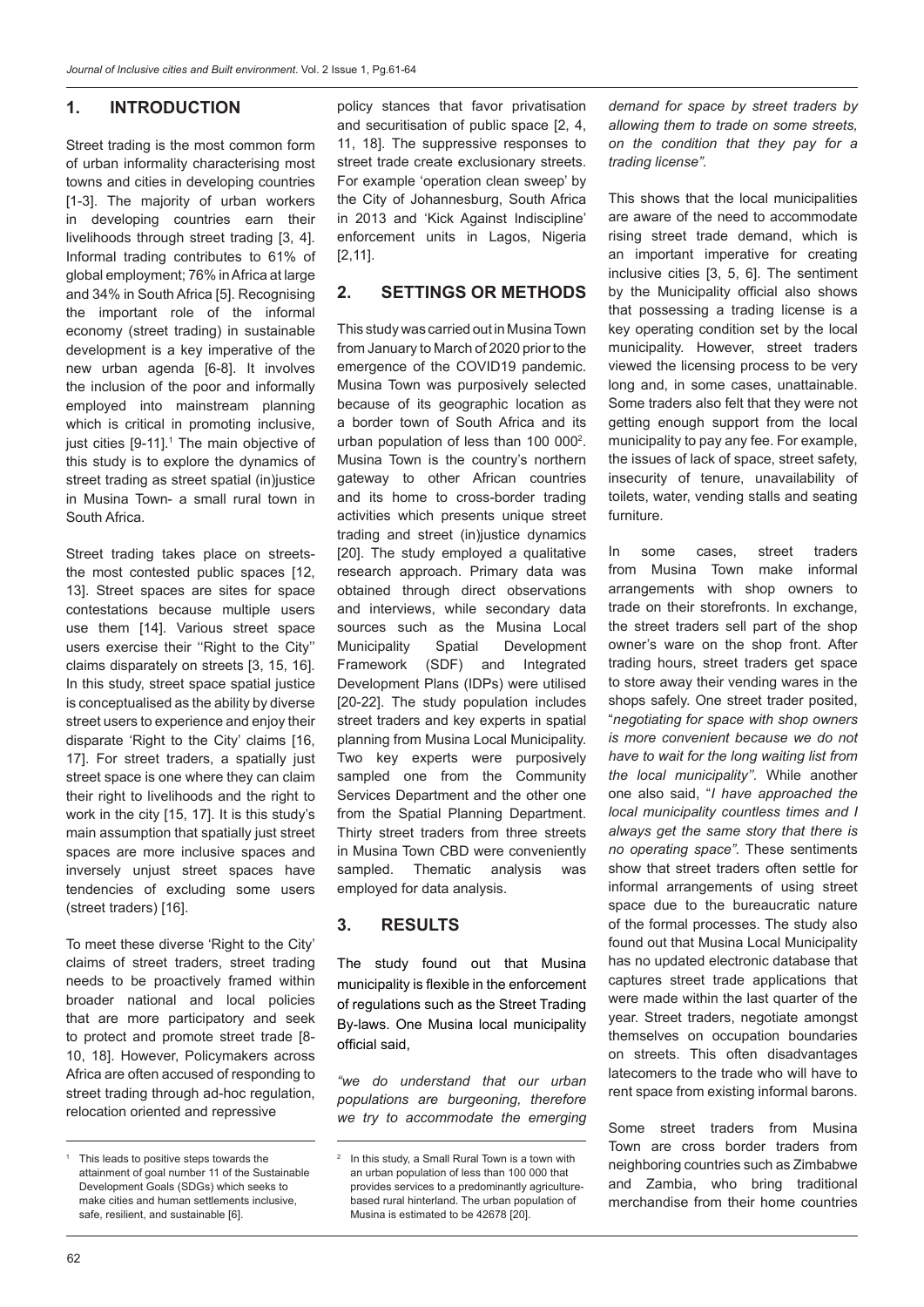and buy local merchandise which they carry back home for reselling.

## **4. DISCUSSION**

Street traders and local municipalities have different perceptions on how streets should be regulated. While licensing is the formal way of controlling and regulating the use of street spaces, resistance to the payment of license fees by street traders is identified as a major spatial (in)justice concern. Trading without an operating license is considered an illegal activity that affects the governance of street trade by the local municipality, yet the street traders on the other hand felt that the process of obtaining a license was too bureaucratic and confined street traders to operate on a fixed site. Thus, licensing poses as an inclusion-exclusion criterion, where those with licenses are allowed to trade on specific sites, while those without are not allowed to trade. Licensing is a form of controlled or bounded spatial justice [16]. Other street traders felt entitled to using streets for free as they claimed that street trading is their right to earn their livelihood [15, 17].

Street traders preferred the use of an informal bottom-up approach for space negotiation because it is more convenient compared to the bureaucratic topdown municipality processes that have exclusionary tendencies. These informal arrangements are a form of spatial justice because they offer quick wins for both shop owners and street traders. Through the informal arrangements, street traders can claim their right to access public space and work in the city [15-17]. However, this right to work on streets, in most cases this right infringes with the pedestrians right to ease of mobility as their vending ware obstructs sidewalks. This contradiction reveals that the ''Right to the City'' claims depend on the users' purpose for being in the street [16].

Subletting trading space by other traders is a form of spatial injustice as it shows that some traders are benefiting from the status quo, while others are being excluded from the system [3,13]. Street trading in Musina town reveals diversity in the nationality of traders as well as diversity in trade. This can be an opportunity for the local municipality

to plan for street cross-cultural diversity to attain inclusive streets for all. The absence of an updated database means the local municipality does not have a clear picture of the actual street trading needs and demands to work on strategies of intentionally addressing the space needs of street traders more inclusively [3, 9, 15].

## **5. CONCLUSIONS**

From the discussions above, our study concludes that street traders are important urban space producers and their activities can result in spatial (in) justices. The conflicts and negotiations over space amongst street traders and other users such as pedestrians are inevitable, however win-win solutions that are inclusive of different users are required. For street traders in Musina to make their 'Right to the City' claims, street design and management processes should strive to meet the diverse needs of street traders such as space allocation at strategic points, ensuring street safety, offering tenure security and providing utilities such as water, public toilets and supporting infrastructure. In this way, street spaces become inclusive urban spaces. Musina Local Municipality can offer its street traders more just and inclusive street spaces, by integrating the traditional top-down regulatory approaches with the emergent bottom-up approaches of informal negotiations between the traders and the private players. This will create an operating environment that accommodates the co-creation of urban spaces by different space producers.